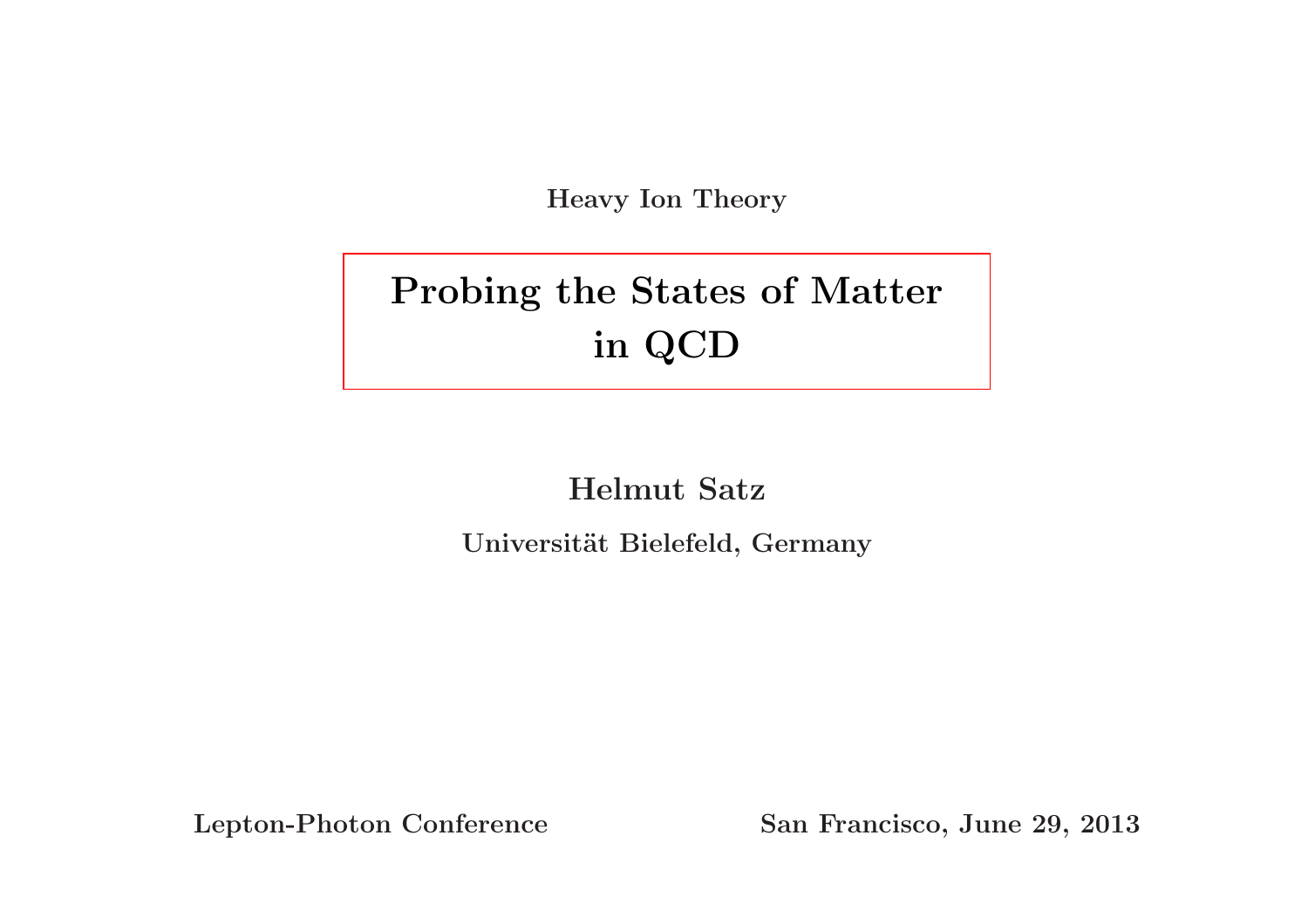When we find the answer, do we remember the question?

High energy heavy ion programs at CERN & BNL:

produce & study the QGP predicted by QCD

Can one make a new state of matter by nuclear collisions?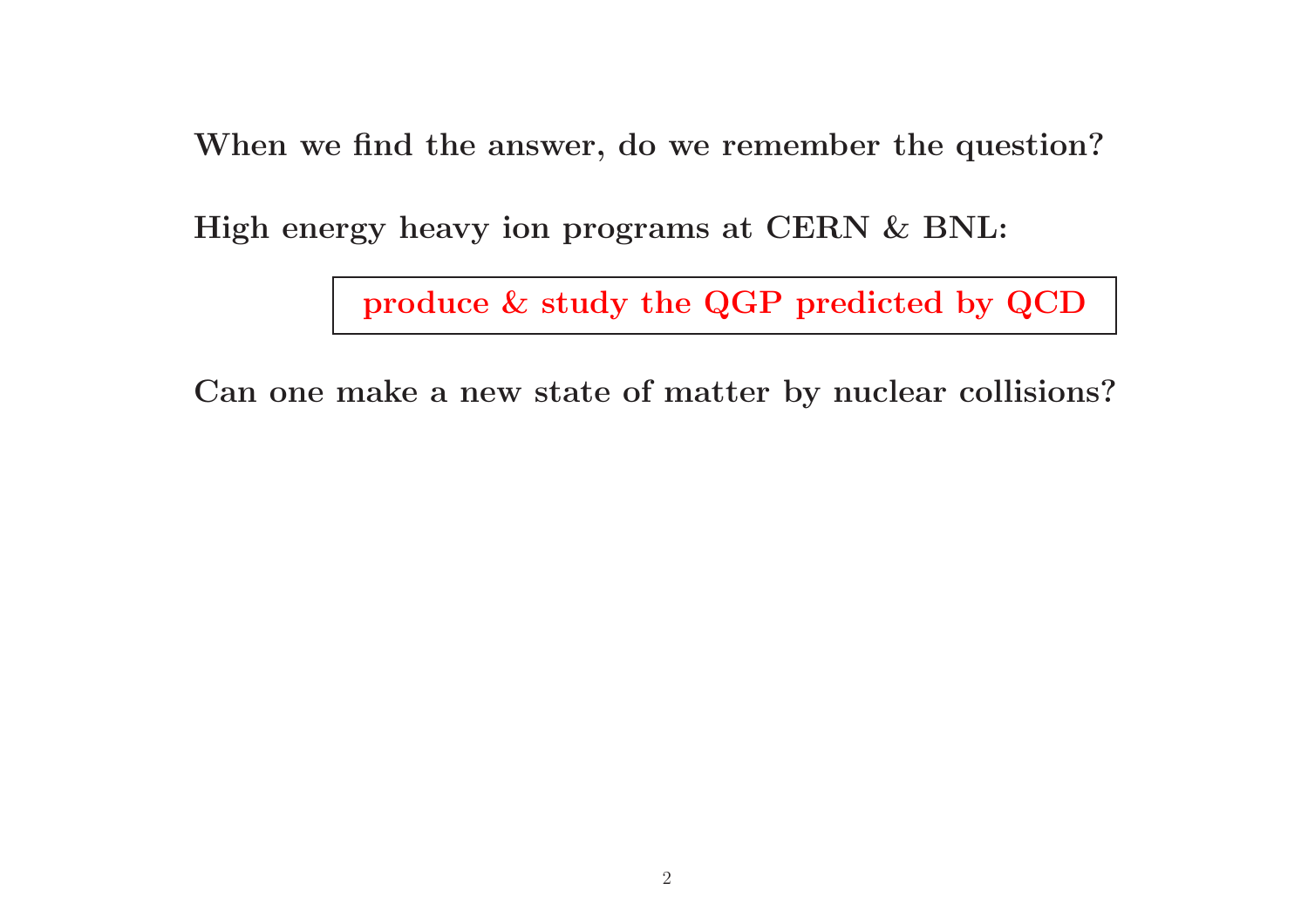When we find the answer, do we remember the question?

High energy heavy ion programs at CERN & BNL:

produce & study the QGP predicted by QCD

Can one make a new state of matter by nuclear collisions?



Richard Feynman:

If I throw my watch against the wall, I get a broken watch and not <sup>a</sup> new state of matter.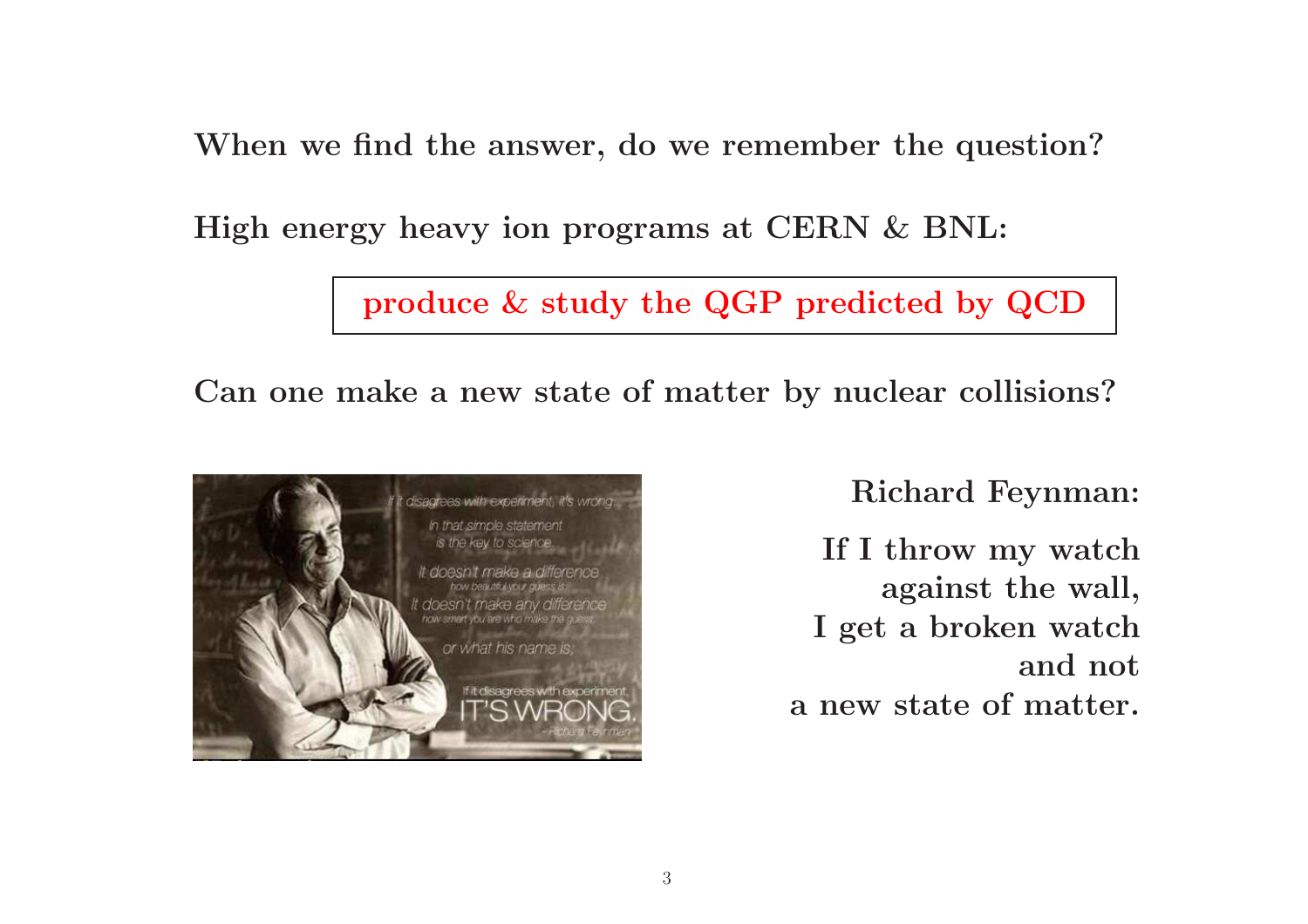nuclear collisions are complex phenomena

• initial static configuration

– parton structure, shadowing, color glass...

• non-equilibrium evolution

– parton scattering, energy loss, expansion, equilibration, heating & cooling

• pre-equilibrium phenomena

– difficult to access in terms of first principle QCD

complete description from non-equilibrium early stages to expected equilibrium QGP necessarily complex & model-dependent

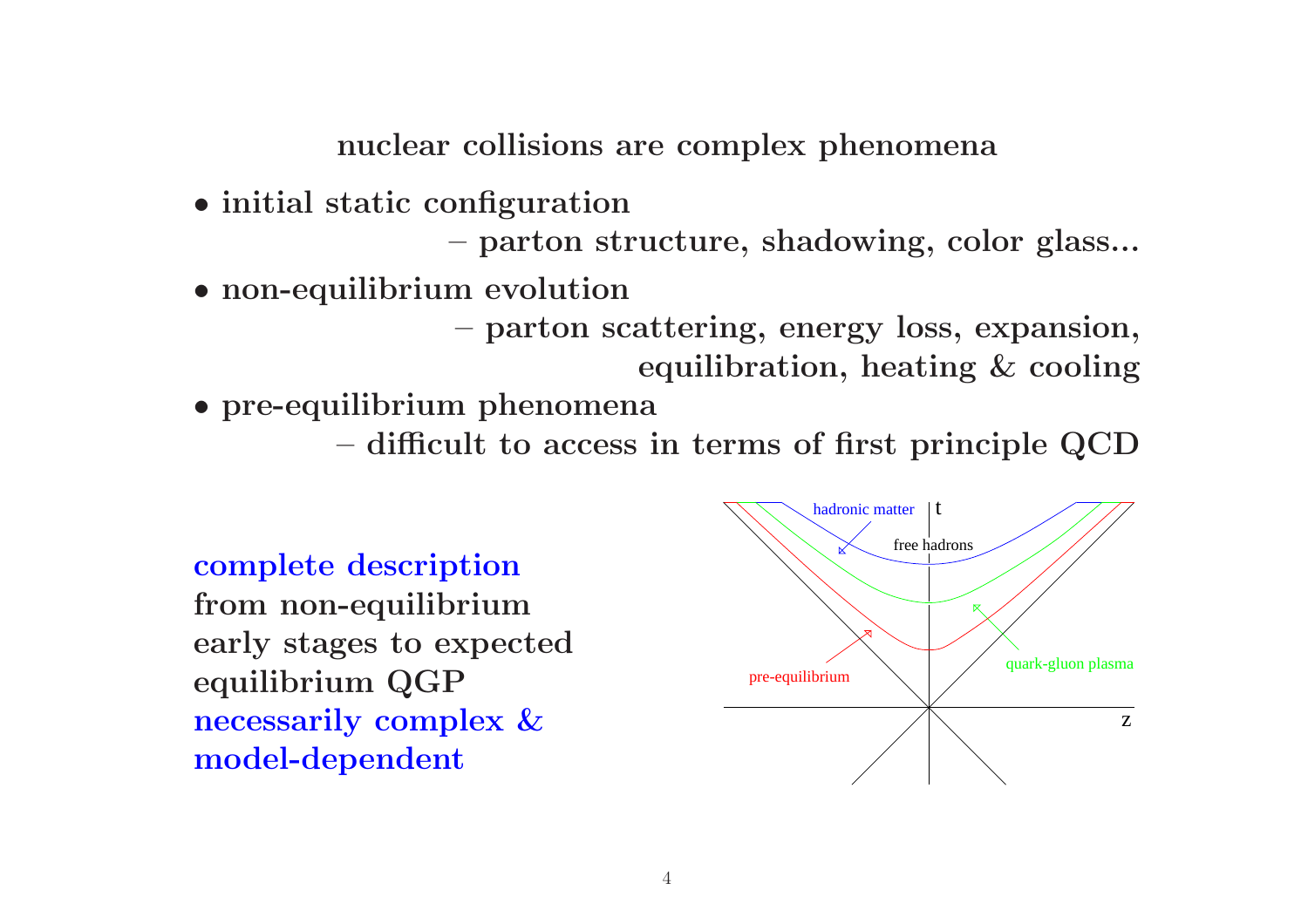# Split of Paradigms:

- model complete evolution process; check model vs. signals from different collisions stages;
- calculate specific features in equilibrium QCD medium, measure these in high energy heavy ion collisions;

if they don't agree: the collision medium is not the equilibrium QGP of QCD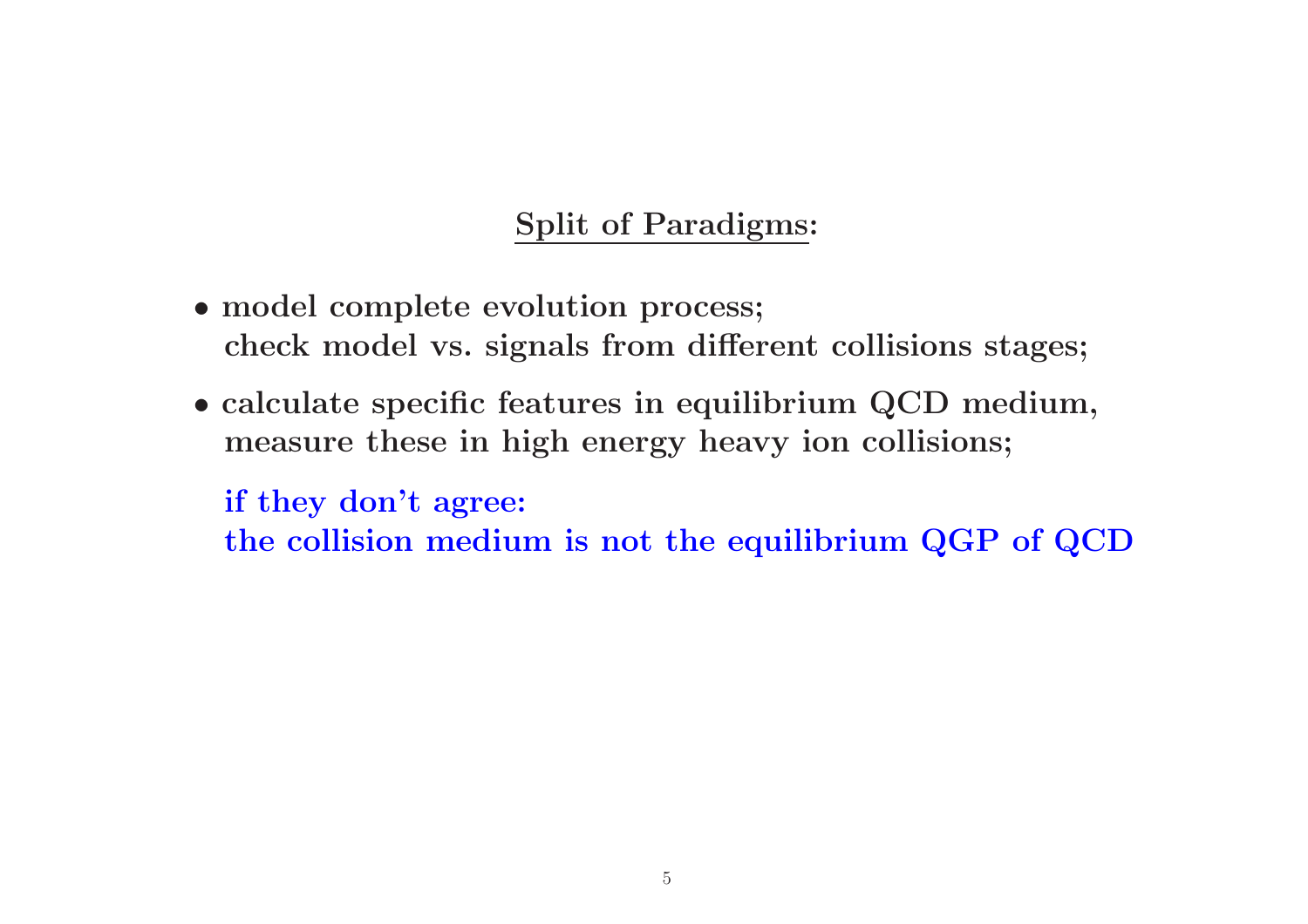# **Contents**

- 1. Hadrosynthesis: The Abundance of the Species
- 2. Critical Behavior: Fluctuations and Correlations
- 3. The Hot QGP: Quarkonium Suppression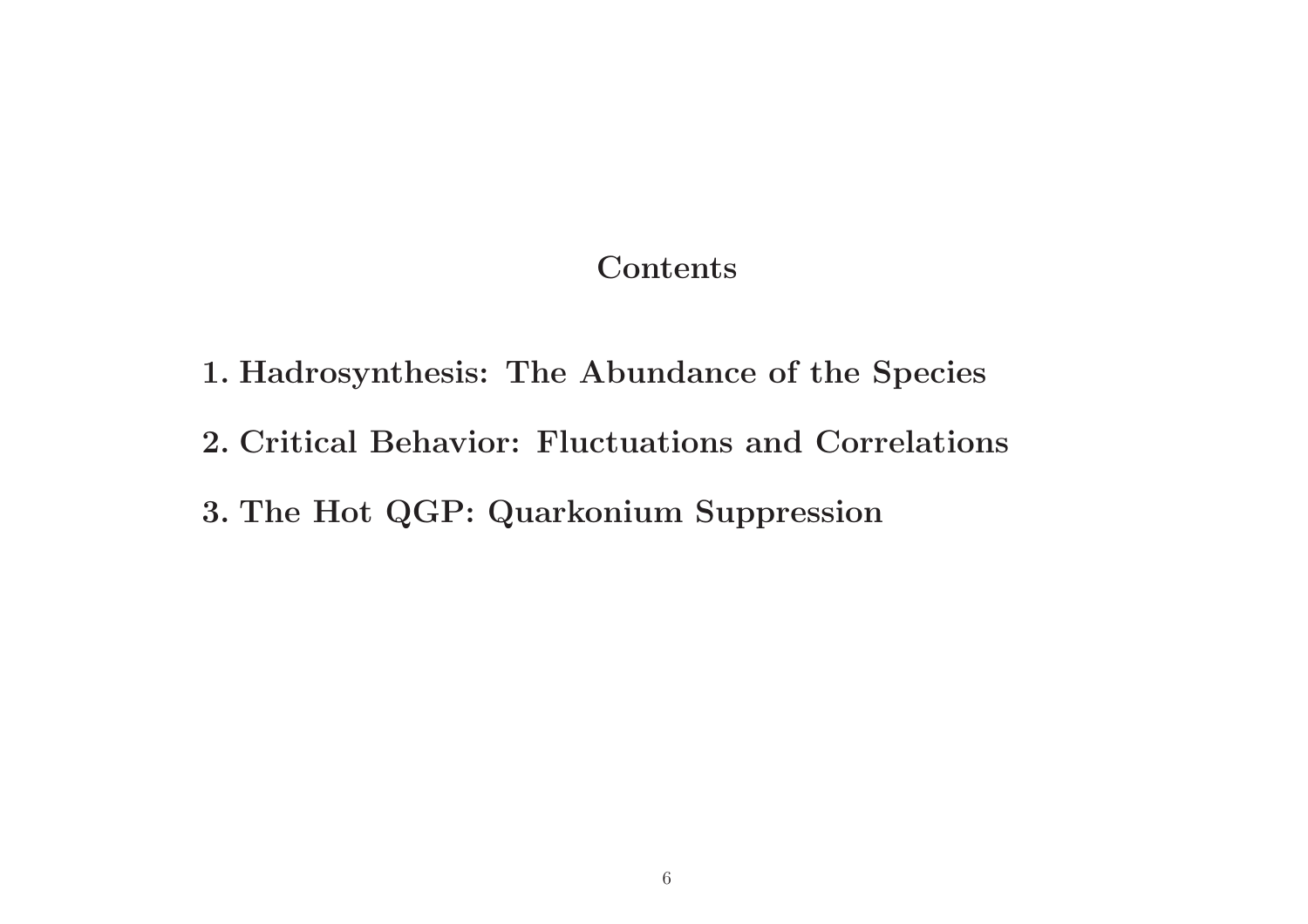#### 1 Hadrosynthesis: The Abundance of the Species

Two-phase structure of QCD matter in chiral limit  $(m_q = 0),$ two quark flavors [Pisarski & Wilczek; Stephanov, Rajagopal & Shuryak]



small finite quark mass acts like a weak external field

determine transition temperature  $T_c$ for physical case  $(2+1)$  quark flavors) through peak of chiral susceptibility

[Bazavov et al. (hotQCD)]

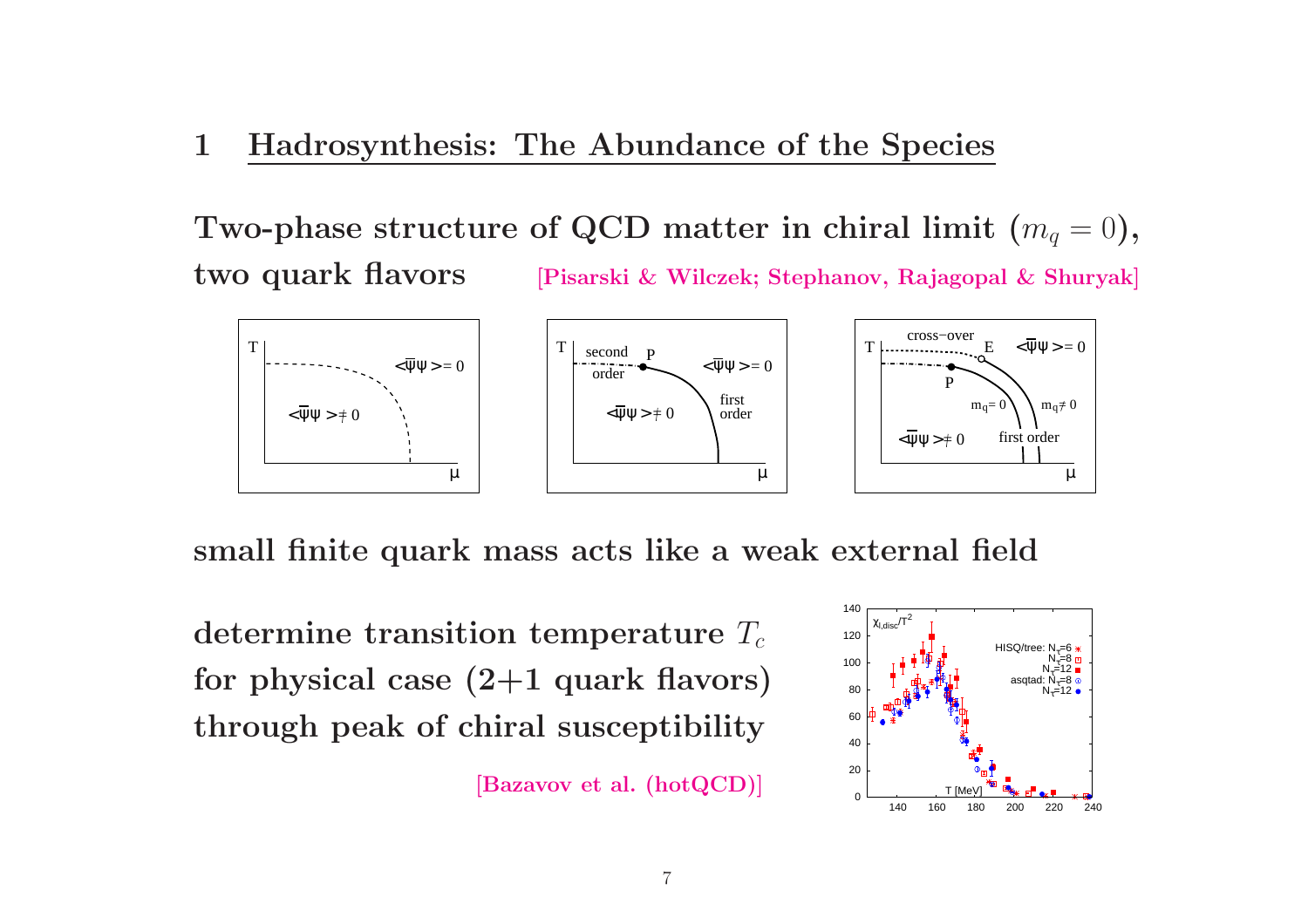$\text{continuum limit of lattice QCD at }\mu=0\text{: }$ 

 $T_c = 154$   $\pm$  9 MeV

transition from deconfined to confined medium  $\rightarrow$  interacting hadron system

resonance dominance (dual resonance model ):

interacting hadron  $gas = ideal$  gas of hadronic resonances [Beth & Uhlenbeck; Dashen, Ma & Bernstein]

 $\Rightarrow$  relative abundances of hadron species  $i \ \& \ j$  given by phase space ratio at temperature  $T,$  baryochemical potential  $\mu$ 

$$
\frac{N_i}{N_j} = \left(\!\frac{d_i}{d_j}\!\right) \! \left(\!\frac{m_i}{m_j}\!\right)^2 \! \frac{K_2(m_i/T_f) \cosh(B_i \mu/T)}{K_2(m_j/T_f) \cosh(B_j \mu/T)}
$$

data agree: abundances of all species in AA collision at fixed data agree: abundances of all species in *AA* coll<br> $\sqrt{s}$  lead to unique freeze-out parameters  $T_f, \mu_f$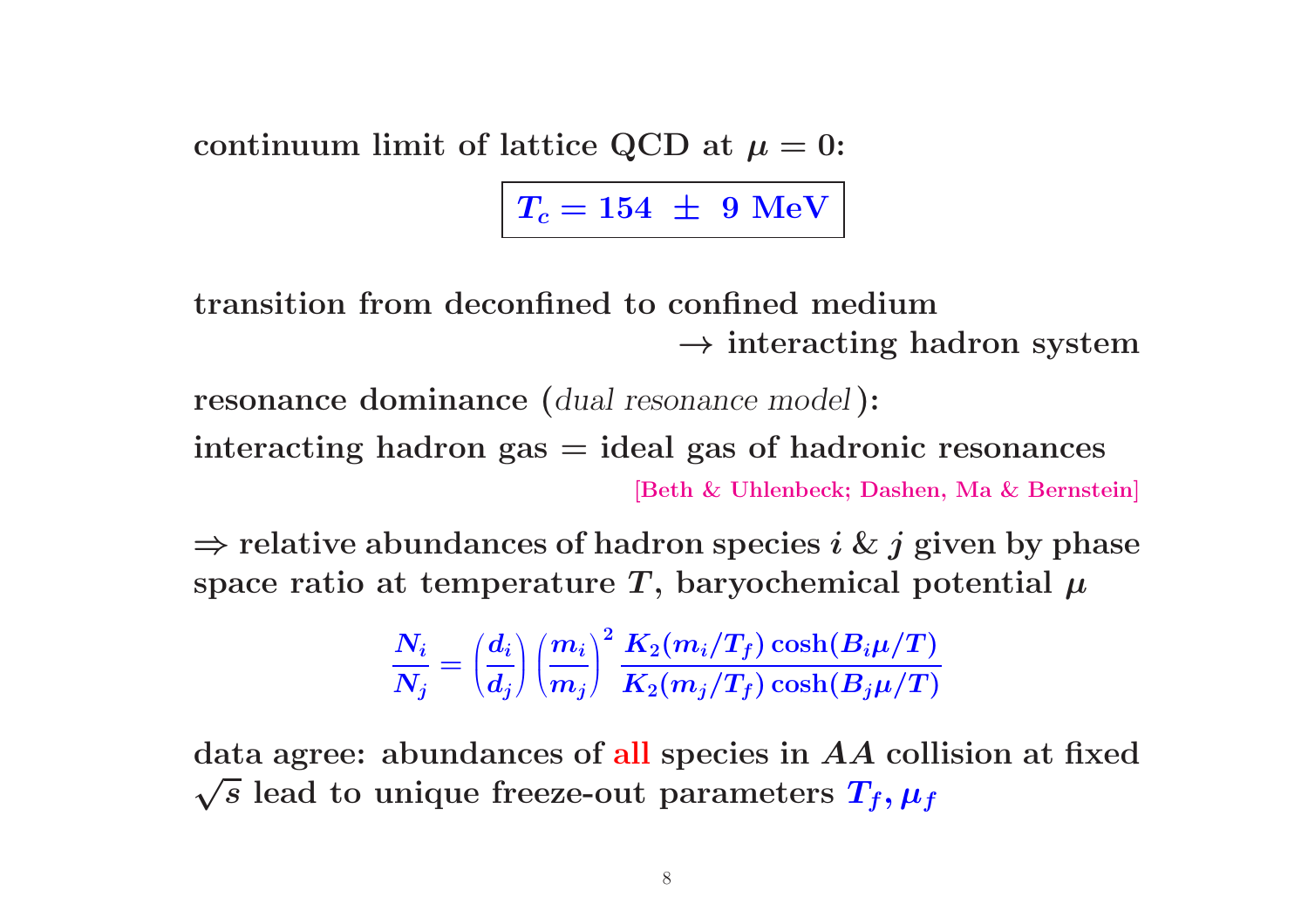

striking observation:

for  $\mu_f \simeq 0$ , the freeze-out temperature  $T_f$  coincides with the transition temperature  $T_c$ ;

the medium formed in nuclear collisions hadronises at the transition temperature of QCD matter

NB: increase of collision energy leads to decrease of baryochemical potential  $\mu$ due to nuclear transparency; tool to vary  $\mu$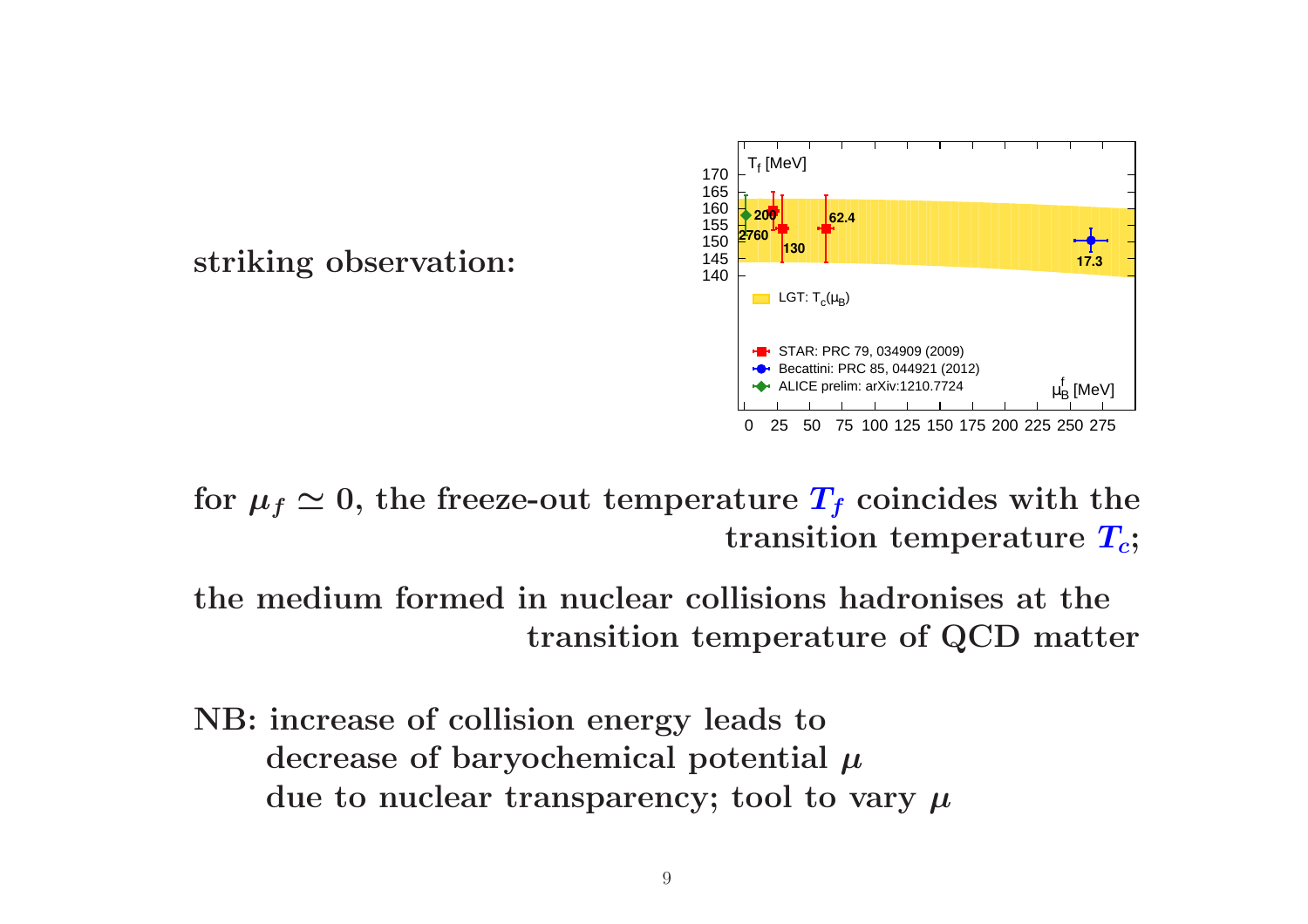

at larger  $\mu$ , non-resonant baryon-baryon interactions cause drop of freeze-out below transition line

support claim "hadronic matter through nuclear collisions": consider fluctuations of conserved quantum numbers (e.g. baryon number, charge, ...) in an ideal resonance gas; determined by higher derivatives of free energy (cumulants)

$$
\frac{f(T,\mu)}{T^4}=\frac{1}{\pi^2}\textstyle\sum\limits_{i}d_i(m_i/T)^2K_2(m_i/T)\cosh(B_i\mu/T),\\ \chi_B^{(n)}(T,\mu)=\partial^n(f/T^4)/\partial(\mu/T)^n
$$

example:  $\chi_B^{(2)} \sim \langle N_B^2 - \langle N_B \rangle^2$ , etc.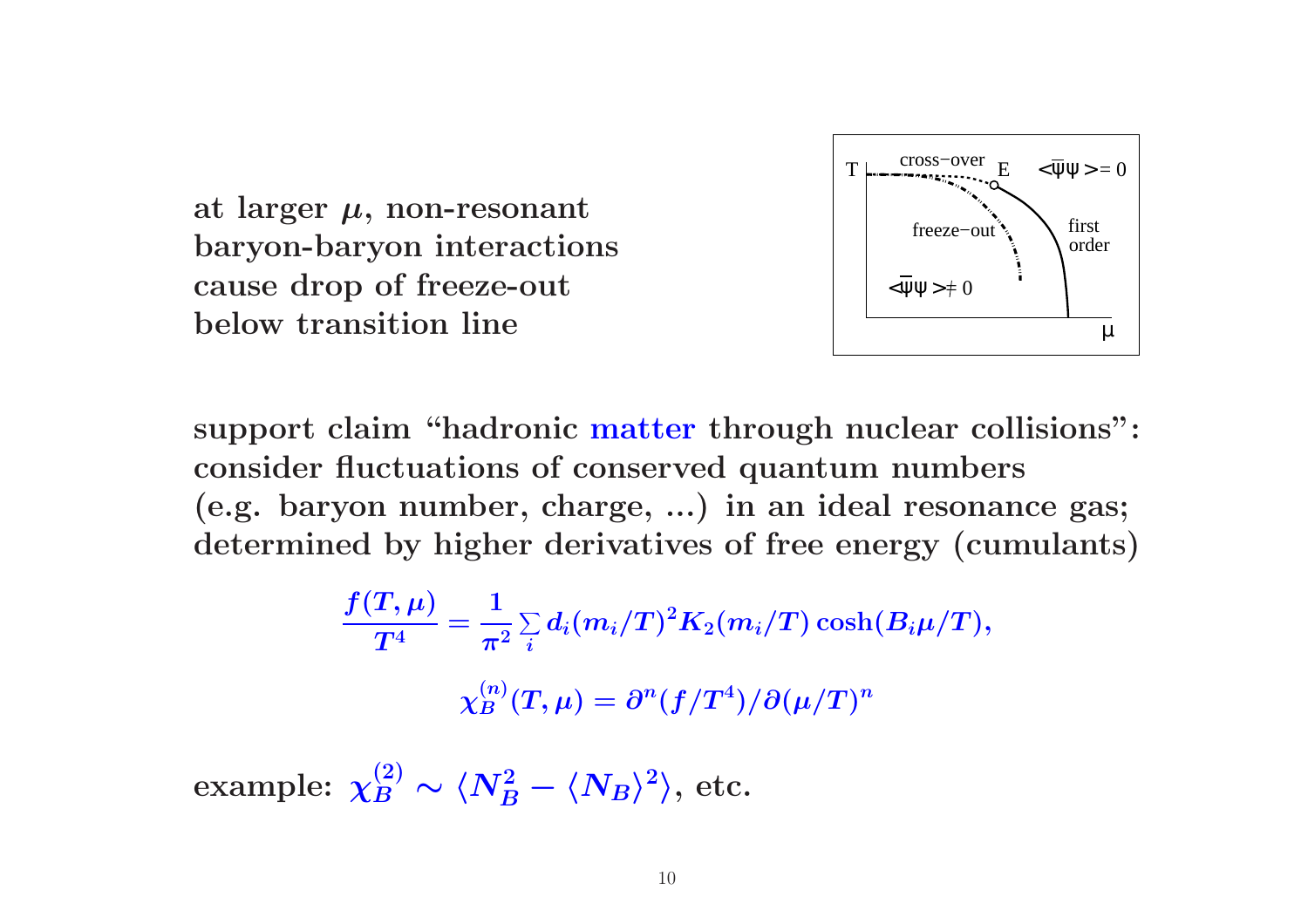



since all baryons have  $B = \pm 1$ , get ratios

$$
\frac{\chi_B^{(3)}}{\chi_B^{(1)}}=\frac{\chi_B^{(4)}}{\chi_B^{(2)}}=...=1\qquad \frac{\chi_B^{(2)}}{\chi_B^{(1)}}=\coth(\mu/T),\; \frac{\chi_B^{(3)}}{\chi_B^{(2)}}=\tanh(\mu/T),... \qquad
$$

for lower order cumulants, this behavior is in accord with STAR data from RHIC

[Aggarwal et al. (STAR)]

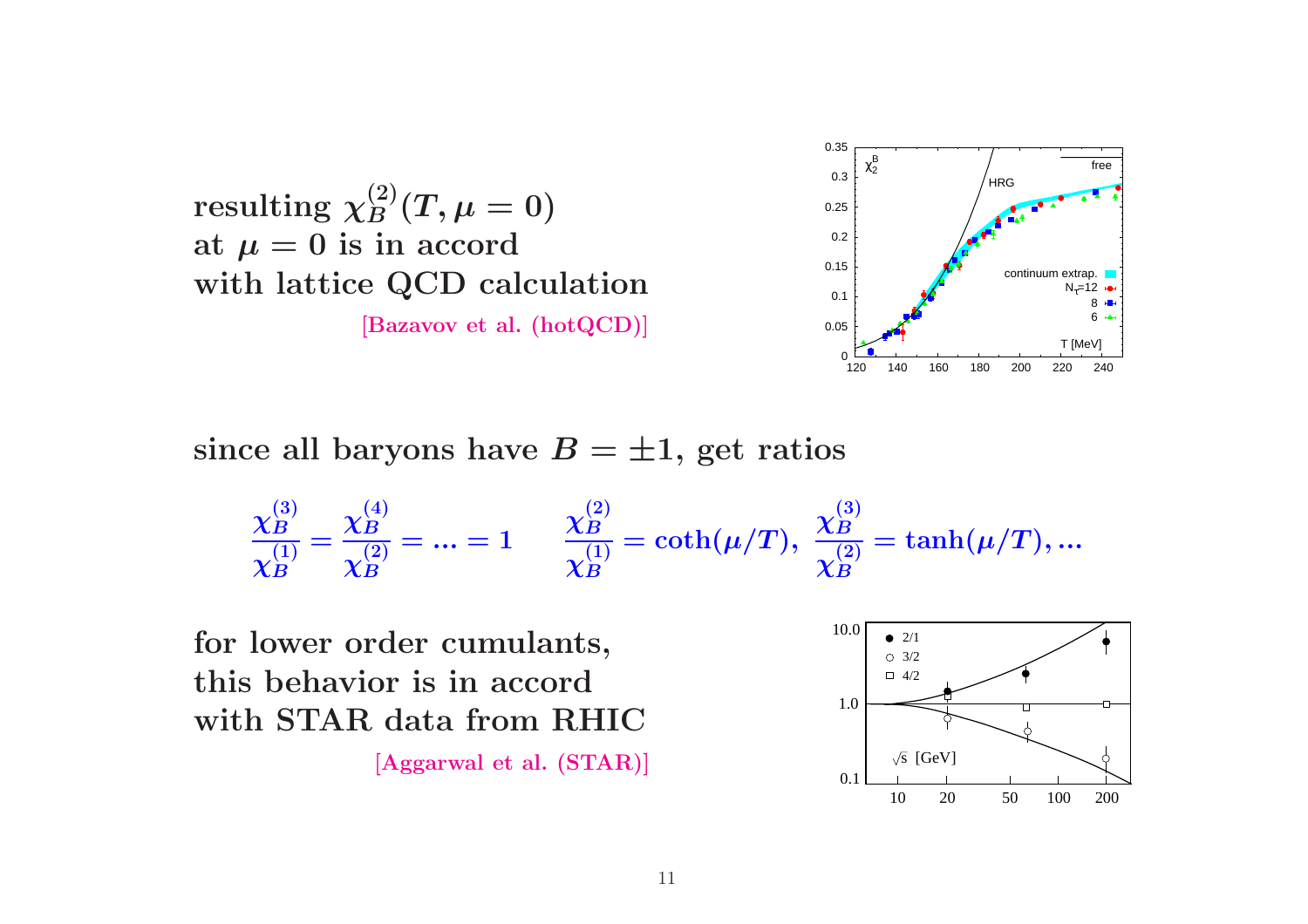## Conclusion:

nuclear collisions  $\Rightarrow \sim$  equilibrium hadronic resonance gas, for  $\mu = 0$  at the transition temperature predicted by QCD But:

are there no traces of critical behavior near transition? are there deviations from ideal gas, diverging correlations,...?

# 2 Critical Behavior: Fluctuations and Correlations

only remnants of critical behavior:

$$
\,\,\boldsymbol{-}\,\,\text{near}\,\,\mu=0,\,m_q\neq 0
$$

— near critical endpoint, freeze-out  $\neq$  transition line look for reflections of divergence

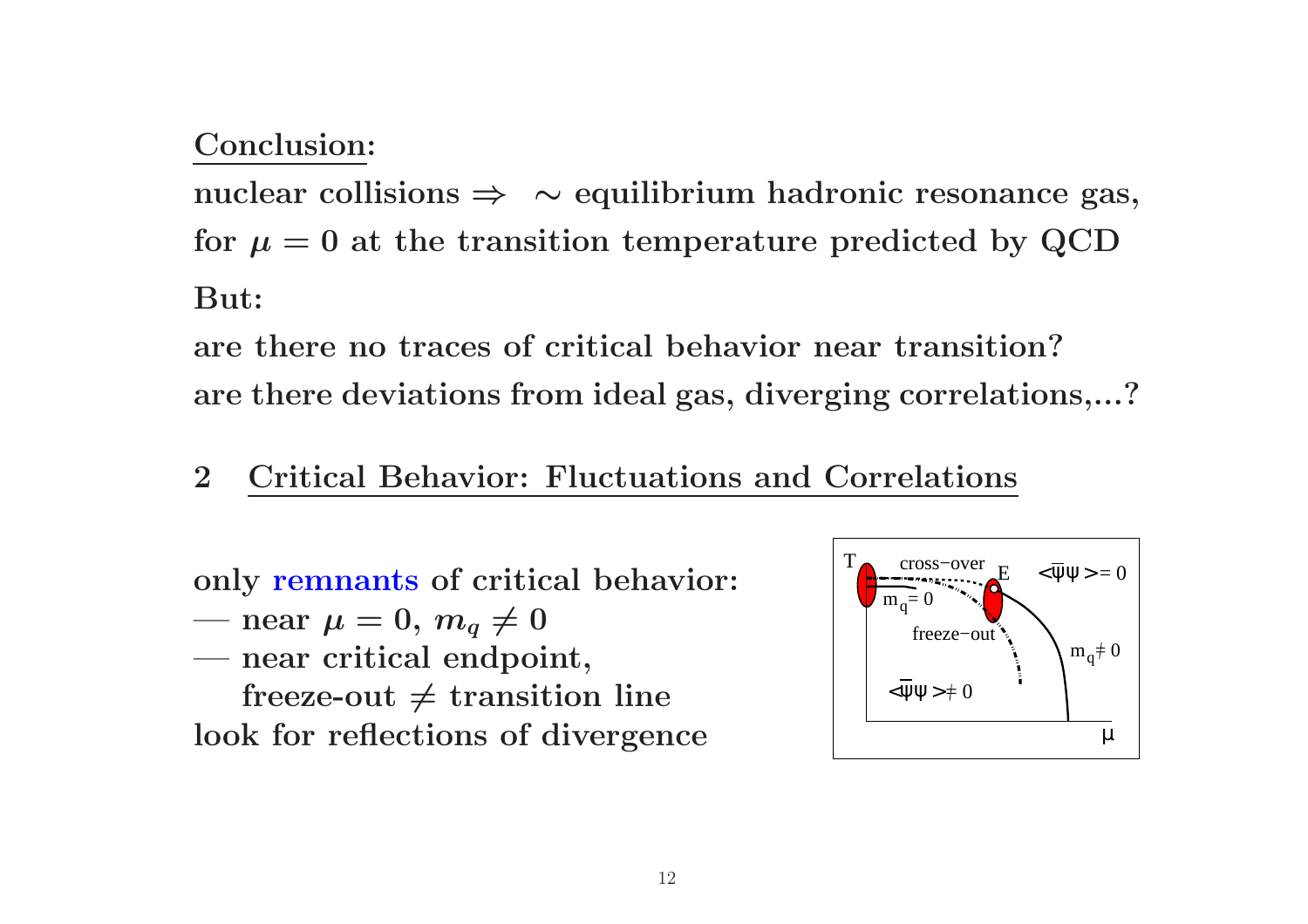simpler case: Ising model

$$
\mathcal{H} \,\,=\,\, - \, J \mathop{\textstyle \sum}_{\{i,j\}} s_i s_j - H \mathop{\textstyle \sum}_{i} s_i
$$
\n
$$
Z(T,H) = \mathop{\textstyle \prod}_{i=1}^{N^3} \mathop{\textstyle \sum}_{s_i=\pm 1} \exp \left\{ - \beta \mathcal{H} \right\} \hspace{5mm} f(T,H) = - \frac{T}{V} \log Z(T,H)
$$

consider derivatives of  $f(T, H)$  with respect to T and H

$$
f_T^{(n)}(T,H=0)=\left(\frac{\partial^n f(T,H)}{\partial T^n}\right)_{H=0}
$$

 $\text{here} \; f_T^{(1)}(T,H=0) \sim \epsilon(T,H=0) \; \text{---} \; \text{energy density}$  $f^{(2)}_T(T,H=0) \sim C_v(T,H=0)$  — specific heat

singular behavior for  $T\rightarrow T_c$ :

$$
C_v \sim |t|^{-\alpha} \qquad t \equiv \frac{T-T_c}{T_c}
$$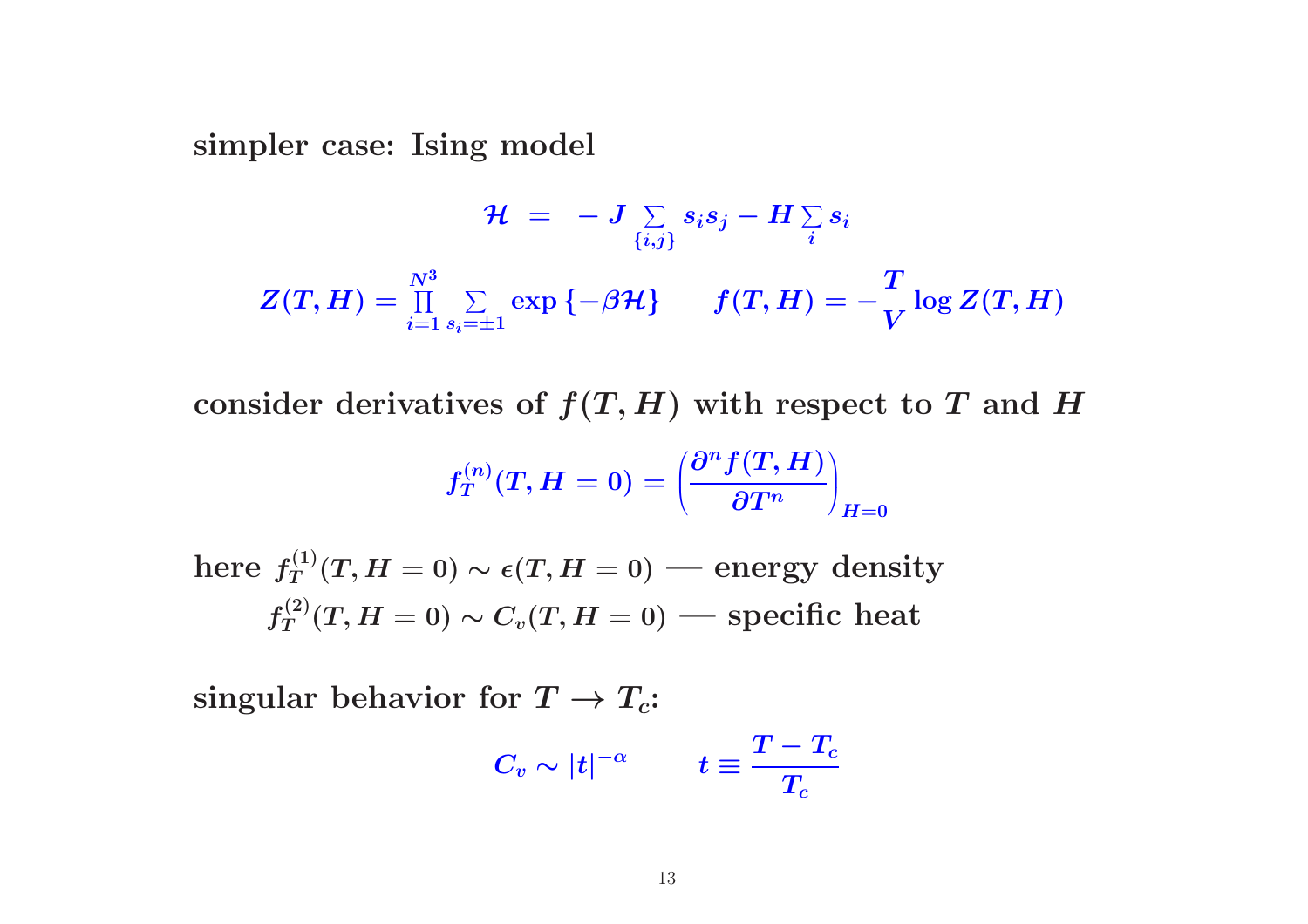and so on... singular behavior is damped by external field  $H$ 



crucial feature reflecting criticality: non-monotonic higher cumulants

similar pattern for derivatives re  $\boldsymbol{H},$ 

$$
f_H^{(n)}(T,H=0)=\left(\frac{\partial^n f(T,H)}{\partial H^n}\right)_{H=0}
$$

giving magnetisation

$$
m(t,H=0)\sim f_H^{(1)}(T,H=0)=\left(\frac{\partial f(T,H)}{\partial H}\right)_{H=0}\sim |t|^{-\beta},\quad t<0
$$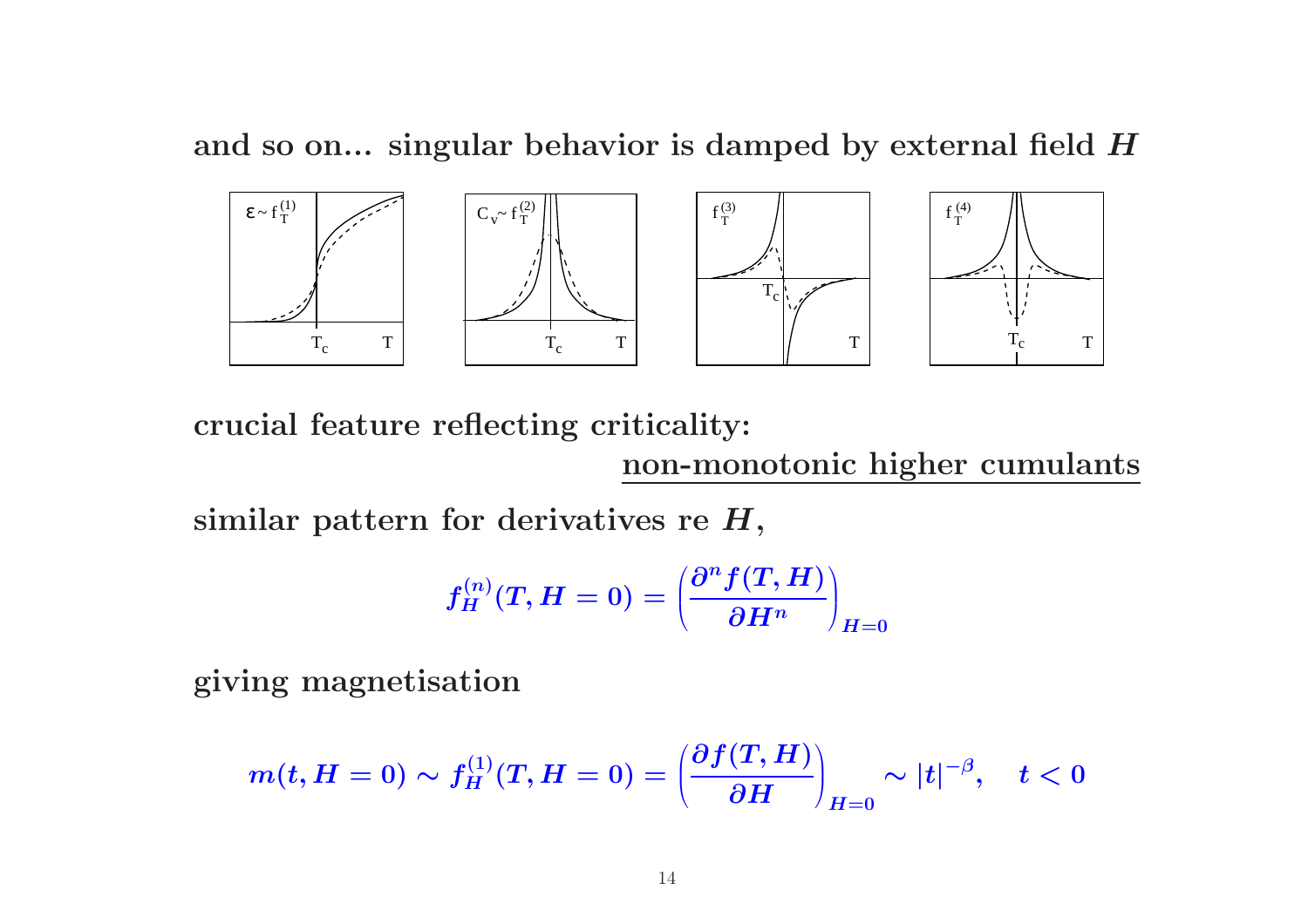isothermal susceptibility

$$
\chi_T(t,H=0)\sim f_H^{(1)}(T,H=0)=\left(\frac{\partial^2 f(T,H)}{\partial H^2}\right)_{H=0}\sim |t|^{-\gamma},\quad t<0
$$

and so on.

 $\text{response functions} \,\left(C_v,\,\, \chi_T,\,\, ... \right) \,\text{related to fluctuations}$ 

$$
\begin{aligned} \text{of energy}: \hspace{0.2cm} C_v(T,H=0) &\sim \langle (\textstyle\sum\limits_{i,j} s_i s_j)^2 \rangle - \langle \textstyle\sum\limits_{i,j} s_i s_j \rangle^2 \\ \text{of spin}: \hspace{0.2cm} \chi_T(t,H=0) &\sim \langle (\textstyle\sum s_i)^2 \rangle - m^2 \end{aligned}
$$

divergence of response function ∼ divergence of fluctuations  $\sim$  divergence of correlation lengths  $\xi(t) \sim |t|^{-\nu}$ 

 $\text{response functions}$  diverge with correlations:  $\chi_T(t) \sim \xi^{\gamma/\nu} \sim \xi^2$ singular behavior specified by critical exponents  $\alpha$ ,  $\beta$ ,  $\gamma$ ,  $\nu$ ,...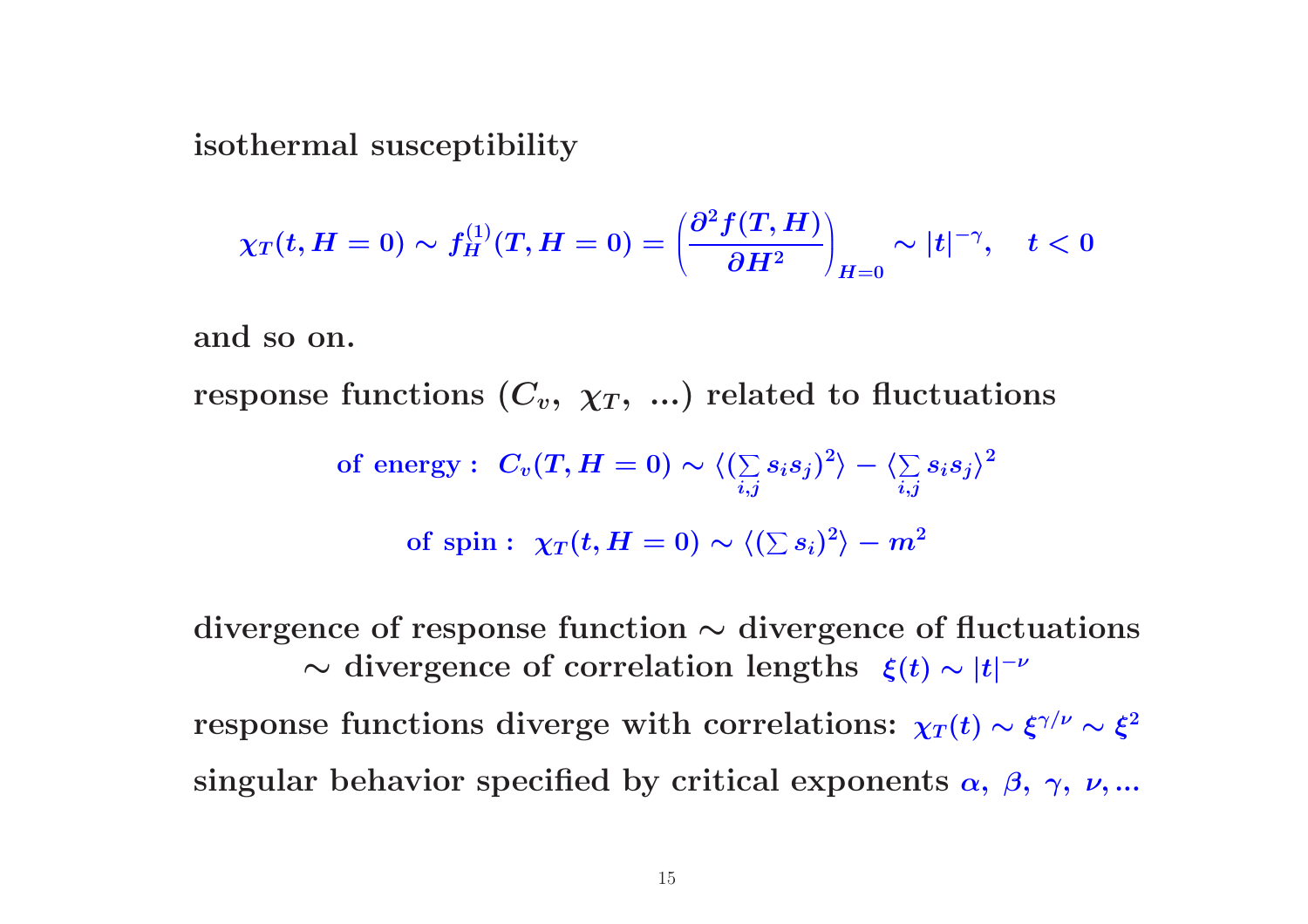QCD thermodynamics

 $f_{\text{Ising}}(T;H) \rightarrow f_{\text{QCD}}(T,\mu_B,\mu_Q,\mu_S;m_q)$ 

– one symmetry-respecting variable  $T \rightarrow$  four  $T, \mu_B, \mu_Q, \mu_S$ – external field  $H \to m_q$ 

look for non-monotonic behavior of response functions as signal of critical behavior

– near  $\mu = 0$  for  $O(4)$  criticality remnants at small  $m_q$ 

– near critical endpoint for  $Z_2$  criticality at freeze-out just below transition line

 $\bullet \mu = 0$ :

does QCD at 2+1 physical quark masses show signs of critical behavior?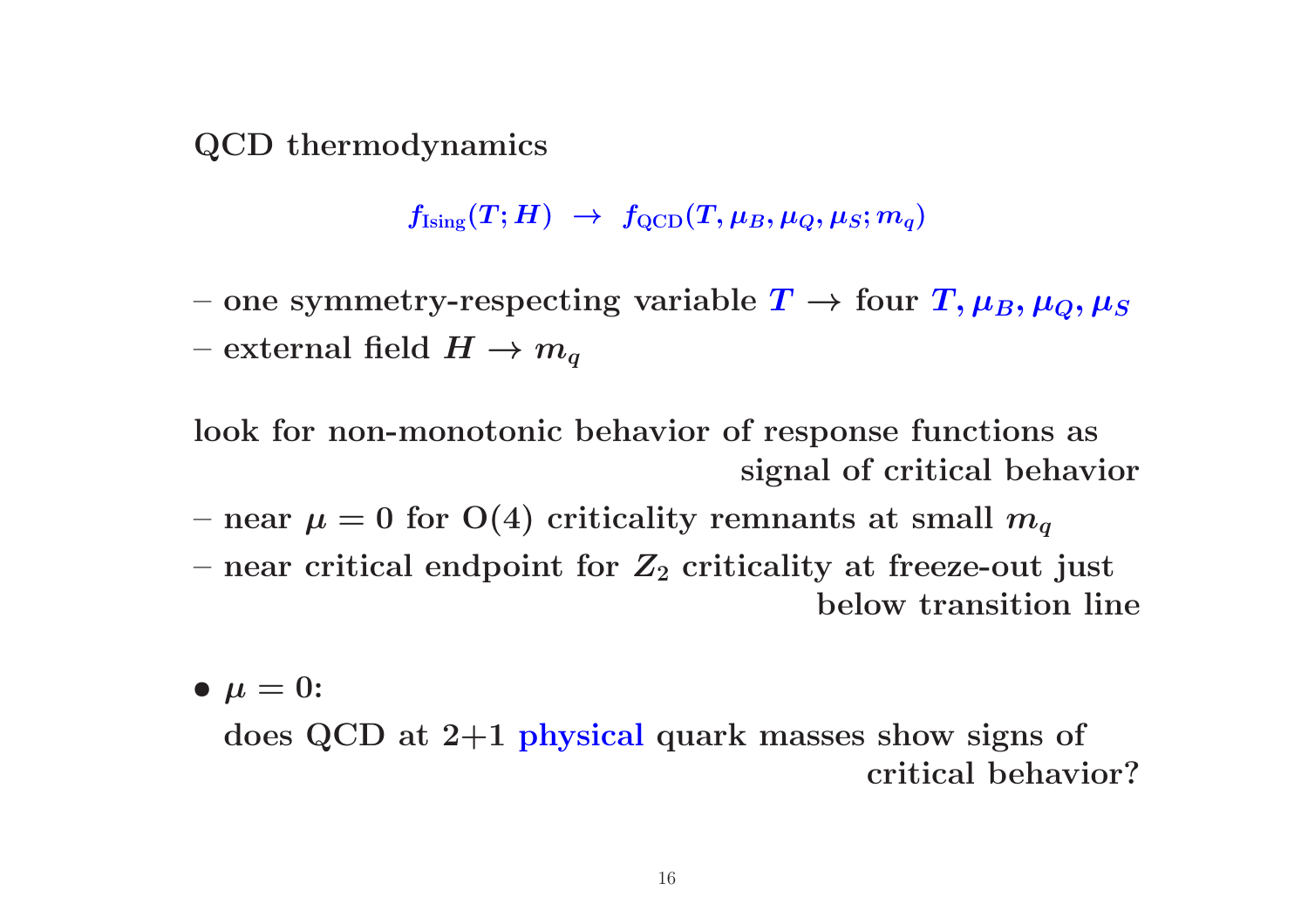recent lattice results for charge fluctuation cumulants: critical behavior apparent for physical quark masses

[C. Schmidt et al. (Bielefeld-BNL)]



sufficiently high statistics data at LHC could settle issue:

 $-\chi_Q^{(6)} \to 0$  at  $T_c$  vs. strong increase of HRG  $-\chi_{O}^{(8)}$  becomes negative at  $\sim T_c$  vs. strong increase of HRG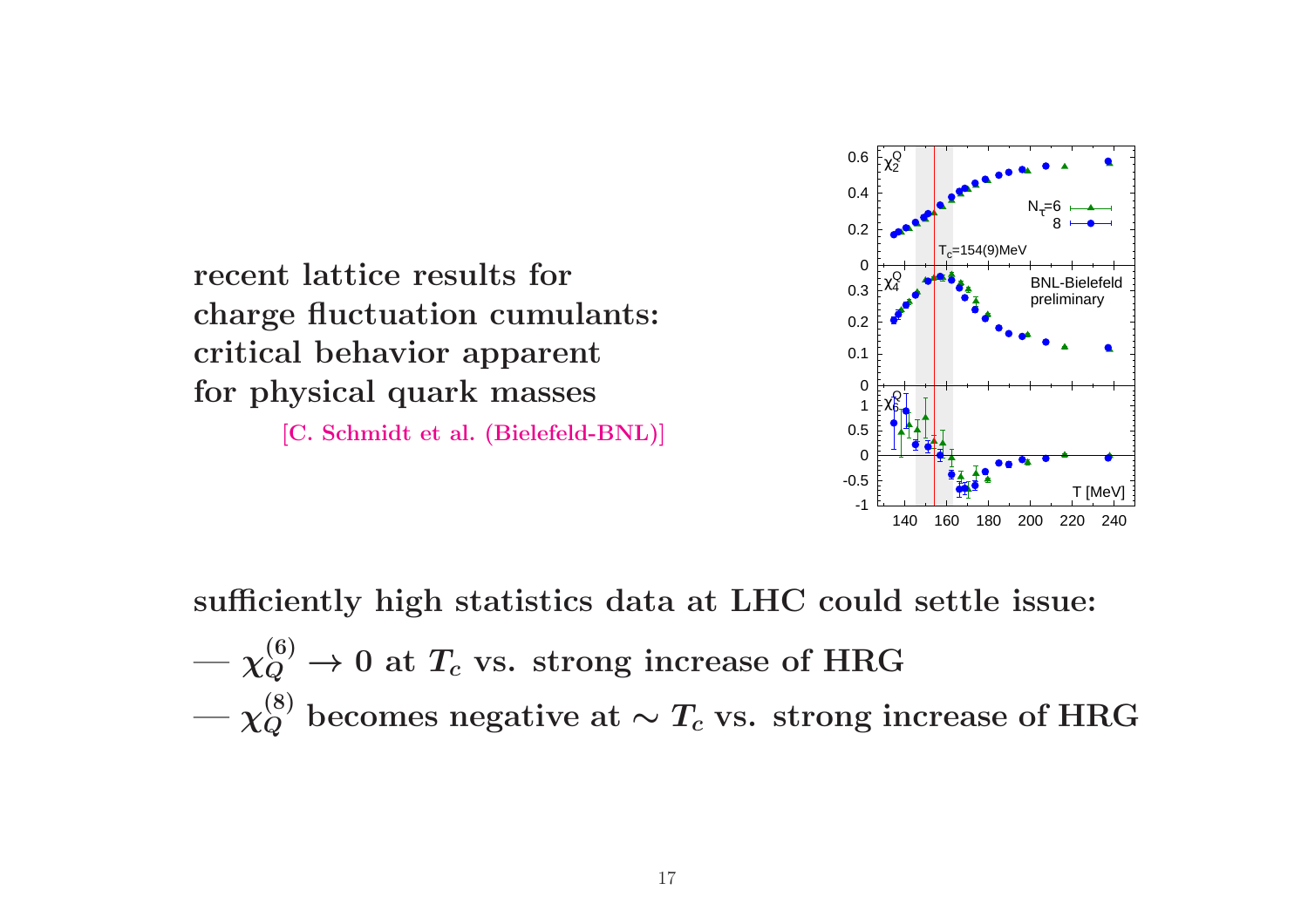•  $\mu \neq 0$ , critical endpoint again look for non-monotonic behavior of cumulants at freeze-out "near" transition  $\mu$ 



# Conclusion:

— lattice QCD (in spite of technical difficulties at finite  $\mu$ ) predicts observable signatures of criticality



[Ejiri et al. (Bielefeld-BNL)]

— experiments (LHC, RHIC-beam energy scan) in progress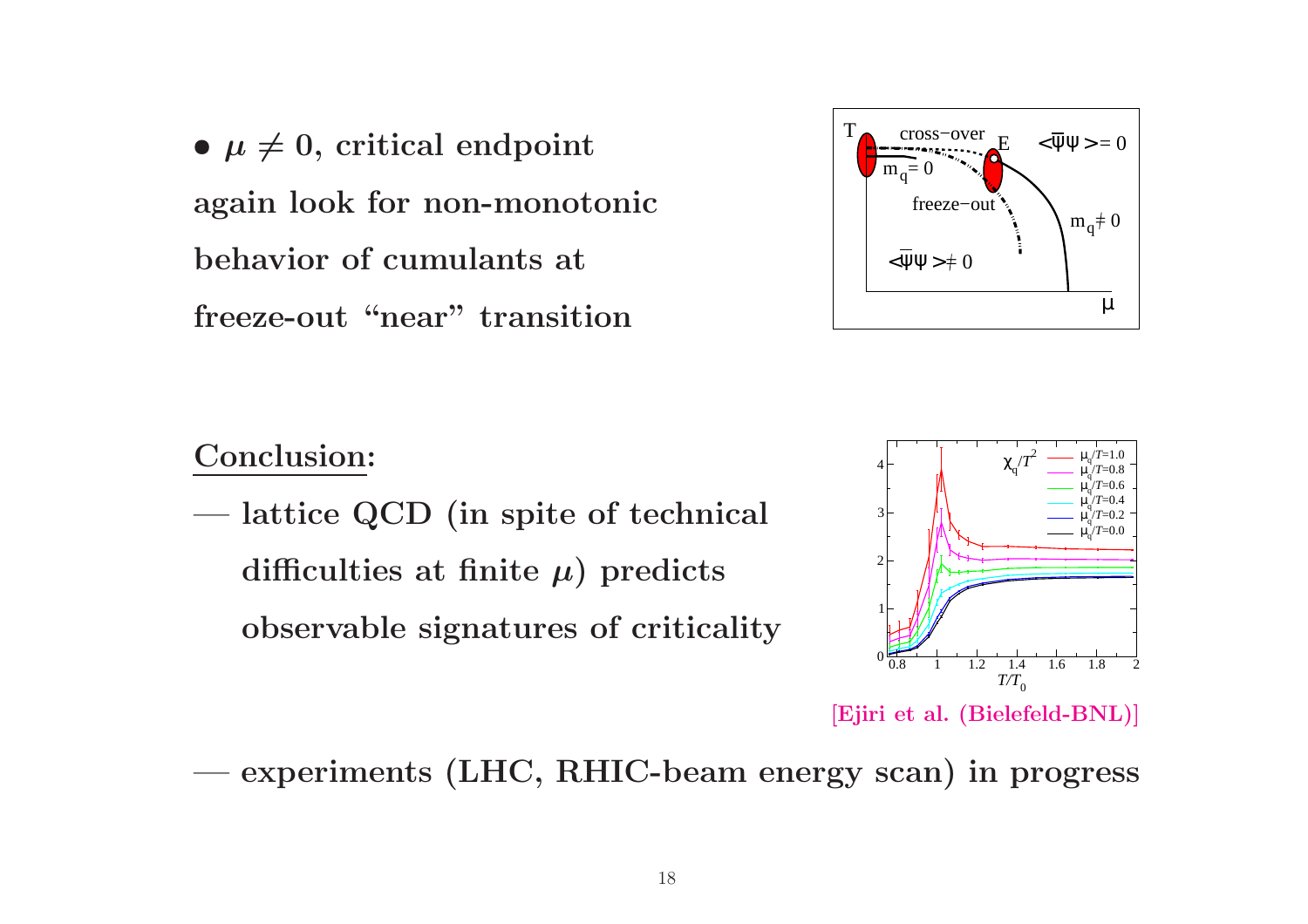#### 3 The QGP Temperature: Quarkonium Suppression

hard probes of hot early collision stage QGP: electromagnetic radiation, jets, quarkonia

$$
\quad - \text{ much smaller } (R \sim 0.1 - 0.2 \text{ fm}),
$$

 $\rule{1em}$  − more tightly bound (Δ $E \sim 0.6 - 1.2$  GeV)

than light quark bound states

can survive up to some temperature in hot QGP — stepwise dissociation: first larger, more loosely bound excited states, then ground states "melt"



"QGP Thermometer"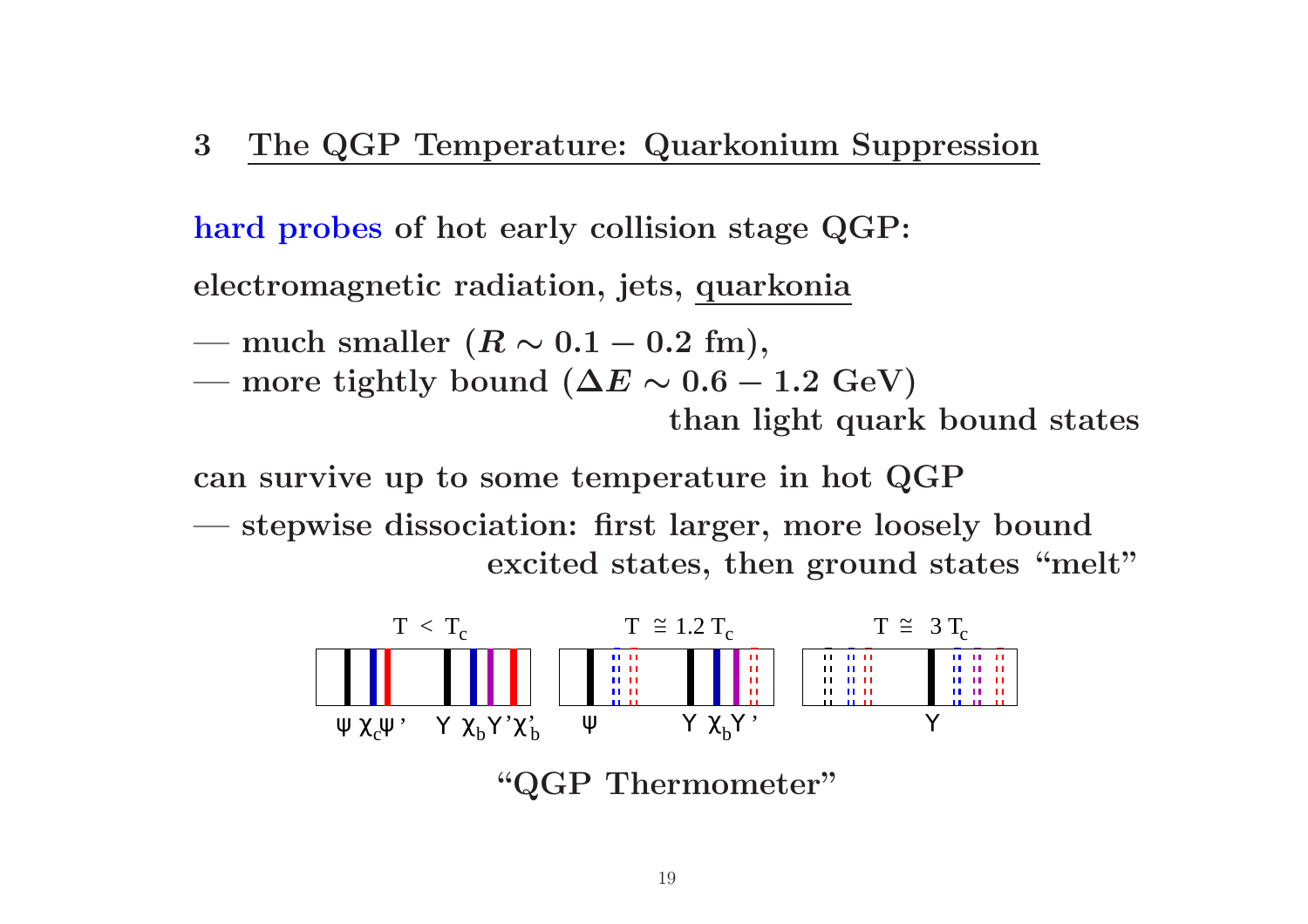large quark masses  $\rightarrow$  NR potential theory

$$
\left\{2m_c-\frac{1}{m_c}\nabla^2+V(r)\right\}\Phi_i(r)=M_i\Phi_i(r),
$$

with Cornell potential  $V(r) = \sigma r - (\alpha/r)$  gives excellent (spinaveraged) vacuum spectra

in hot deconfined medium, color-screened potential

$$
V(r,T) \sim \sigma r \left\{ \frac{1-e^{-\mu r}}{\mu r} \right\} - \frac{\alpha}{r} e^{-\mu r},
$$

with screening length  $r_d(T) = 1/\mu(T)$  from lattice studies; get dissociation temperature estimates

$$
T_{J/\psi} \;\simeq\; 1.3 \; T_c, \quad T_{\chi} \;\&\; T_{\psi'} \;\simeq\; 1.1 \; T_c.
$$

Better: calculate directly in finite temperature lattice QCD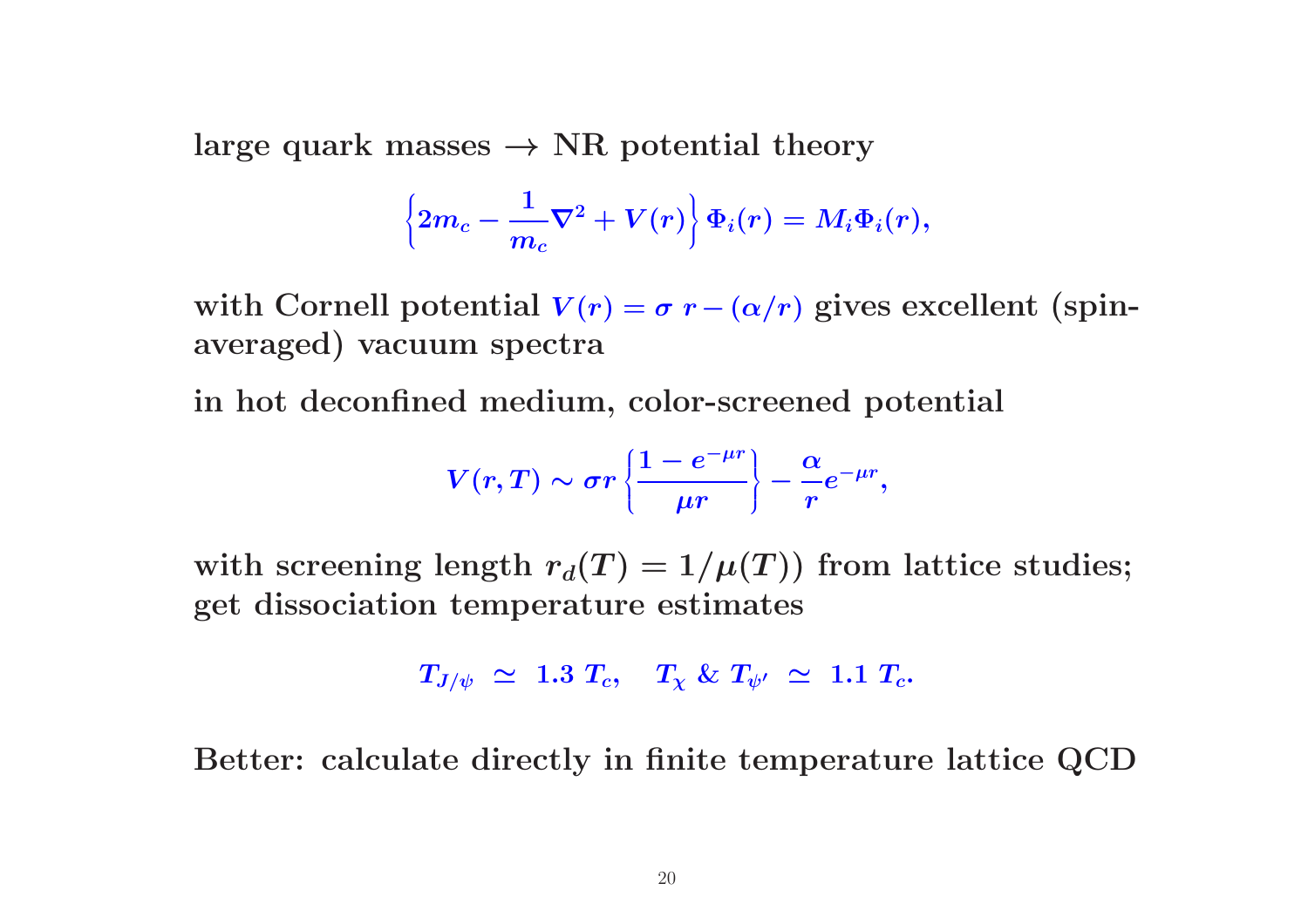calculate correlator

$$
G_i(\tau,T) = \textstyle \int d\omega \,\, \sigma_i(\omega,T) \, \, \frac{\cosh[\omega(\tau - (1/2T))]}{\sinh(\omega/2T)}.
$$

at discrete points in  $\tau$ ; need to invert to get spectrum  $\sigma(\omega, T)$ : Maximum Entropy Method (MEM)

so far, only preliminary information: [Ding et al.]

- limited no.  $\tau$  points,
- two three temperatures only

some estimates:

| $\Big \begin{array}{c c} \text{state} & \text{J}/\psi(1S) \end{array}\Big \begin{array}{c} \chi_c(1\text{P}) \end{array}\Big \begin{array}{c c} \psi(2S) & \text{T}(1S) \end{array}\Big \begin{array}{c} \chi_b(1P) & \text{T}(2S) \end{array}\Big \begin{array}{c} \chi_b(2P) & \text{T}(3S) \end{array}\Big $ |  |  |  |  |
|-----------------------------------------------------------------------------------------------------------------------------------------------------------------------------------------------------------------------------------------------------------------------------------------------------------------|--|--|--|--|
| $\left \,T_{d}/T_{c}\,\right $ $\quad 1.5\quad \left \quad 1.1\quad \right  \quad 1.1\quad \left \, >4.0\, \right  \quad 1.8\quad \left \quad 1.60\quad \right  \quad 1.2\quad \left \quad 1.1\quad \right $                                                                                                    |  |  |  |  |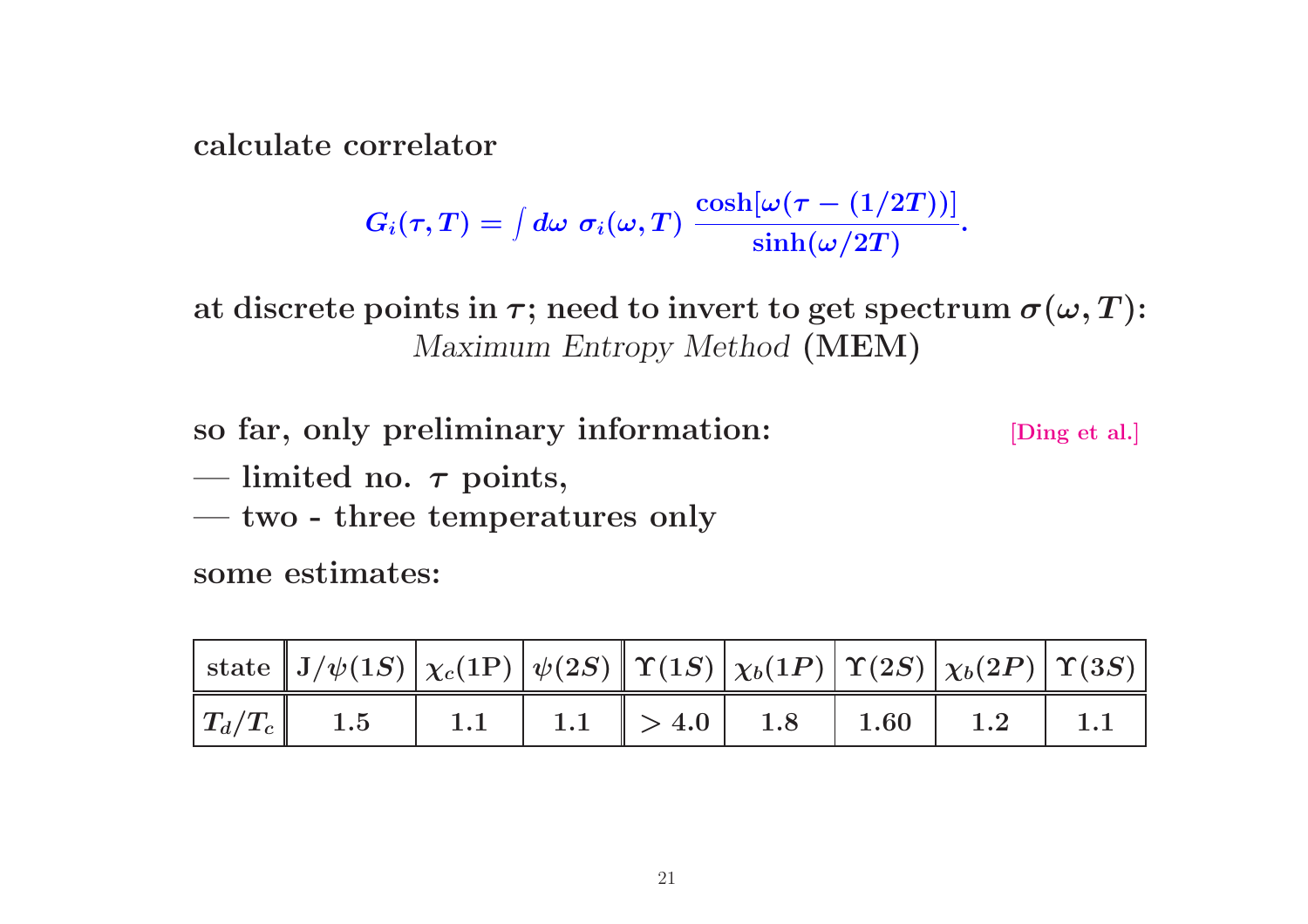

apply to nuclear collisions; production scheme in pp

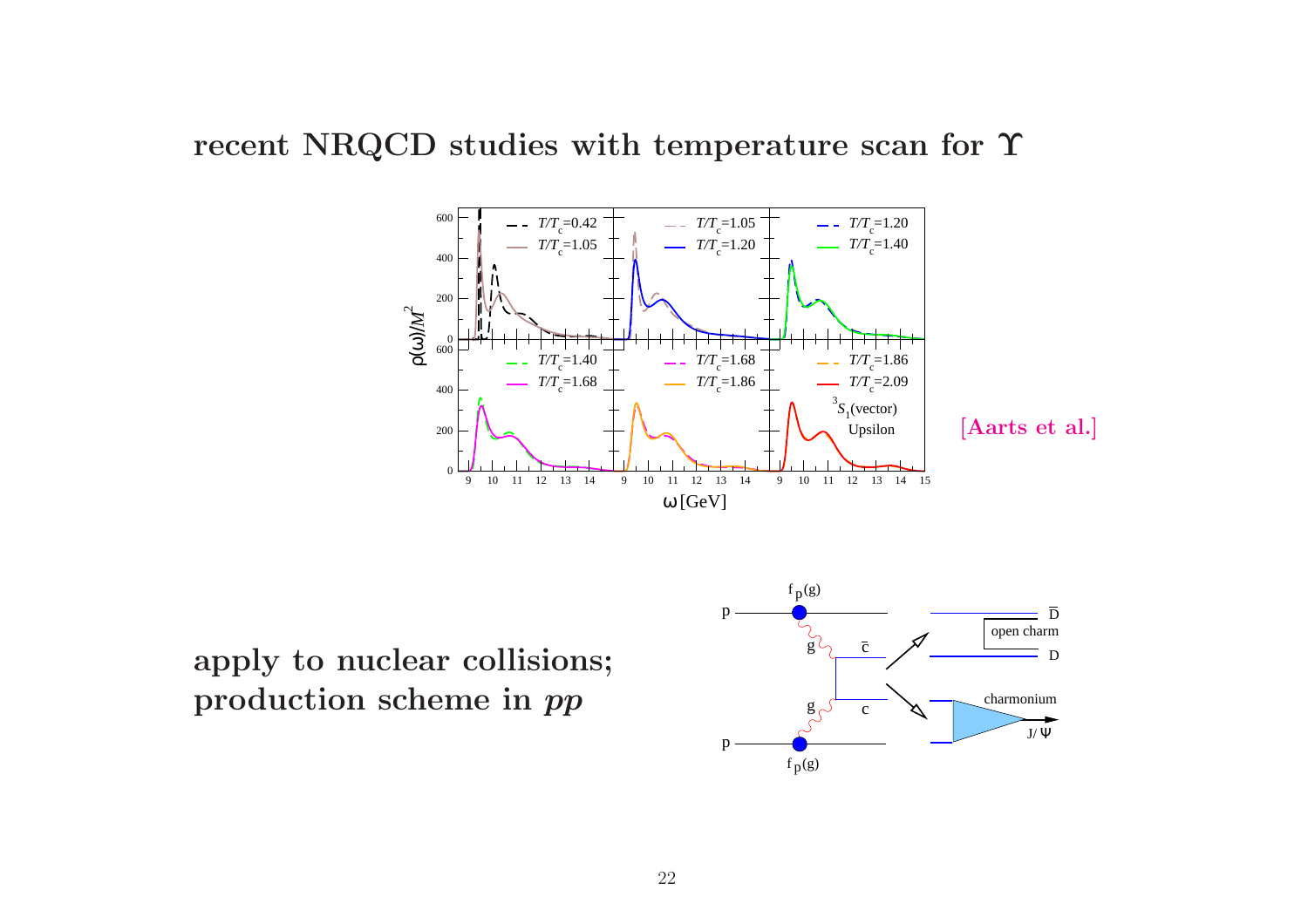– fixed partitioning of total  $c\bar{c}$  into open and hidden charm – fixed partitioning of hidden charm into different charmonia (color evaporation)

 $\sigma_{hh\to J/\psi}(s)=g_{c\bar c\to J/\psi}\,\sigma_{hh\to c\bar c}(s)$ 

 $-$  fixed partitioning of open charm into different  $D$  etc. (statistical hadronisation)

 $\sigma_{hh\to D^+}(s)=g_{D^+}\,\sigma_{hh\to c\bar{c}}(s)$ 

– observed  $J/\psi$  receives feed-down from higher excitations  $60$  % direct  $(1{\rm S}),\,30$  % from  $\chi_c(1{\rm P}),\,10$  % from  $\psi^\prime(2{\rm S})$ 

similar pattern for bottomonia; basic question:

how are these features modified in nuclear collisions?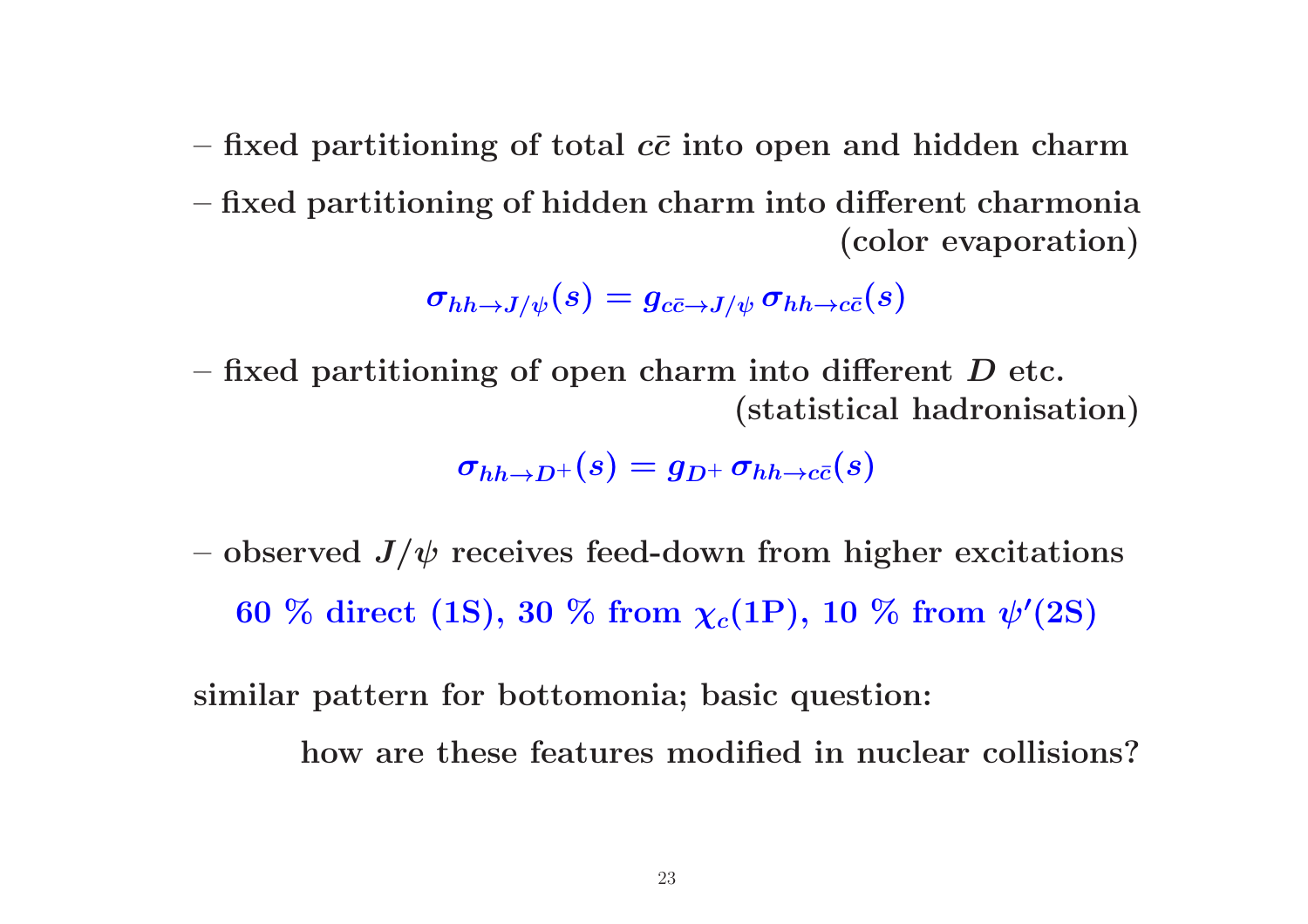hot QGP prevents quarkonium binding, leads to suppression of quarkonium production [Matsui & HS]

- with increasing temperature (energy density), first production of excited states suppressed, then ground state
- for  $J/\psi$  production, first feed-down contributions, then direct ground state suppressed



# Sequential Quarkonium Production

suppression thesholds calculable in QCD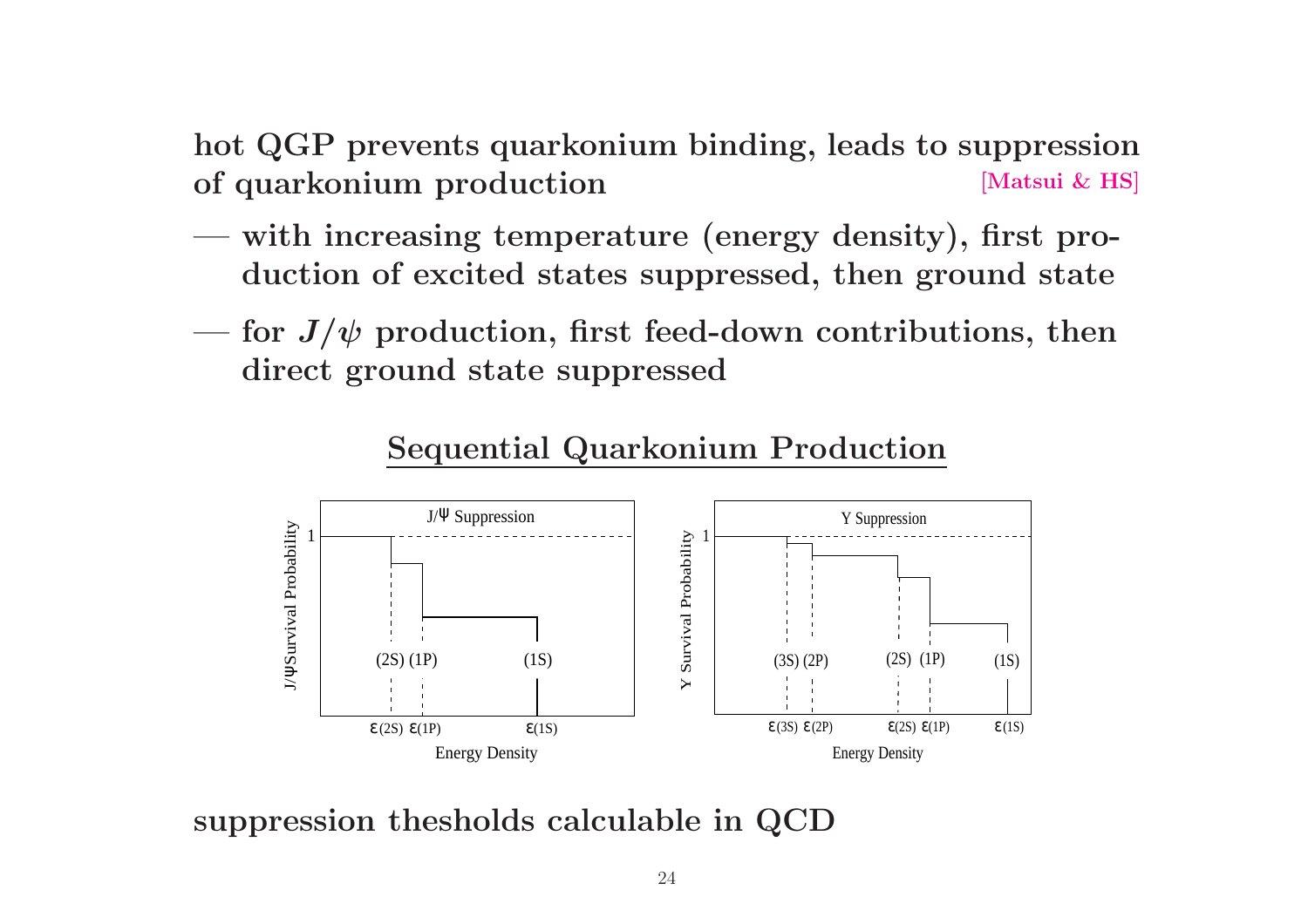what is  $J/\psi$  survival probability  $S_{J/\psi}$ ? calibration?

NB: overall  $c\bar{c}$  production dependent on collision energy, details (shadowing, parton energy loss, ...)

#### crucial question:

are relative fractions going into hidden/open heavy flavor, into ground state vs. excited states modified by medium?

$$
S_{J/\psi} = \left(\! \frac{J/\psi}{c\overline{c}}\right)_{AA} \; / \; \left(\! \frac{J/\psi}{c\overline{c}}\right)_{pp} = \frac{R_{AA}(J/\psi)}{R_{AA}(D)}
$$

nuclear modification  $R_{AA}(J/\psi) \sim N_{AA}(J/\psi)/n_{\text{col}}N_{pp}(J/\psi)$ NB: open charm  $\sim$  production of a given D, etc.

difficulty for past twenty years: no open charm data model construction for  $J/\psi$  survival  $\rightarrow$  model-dependence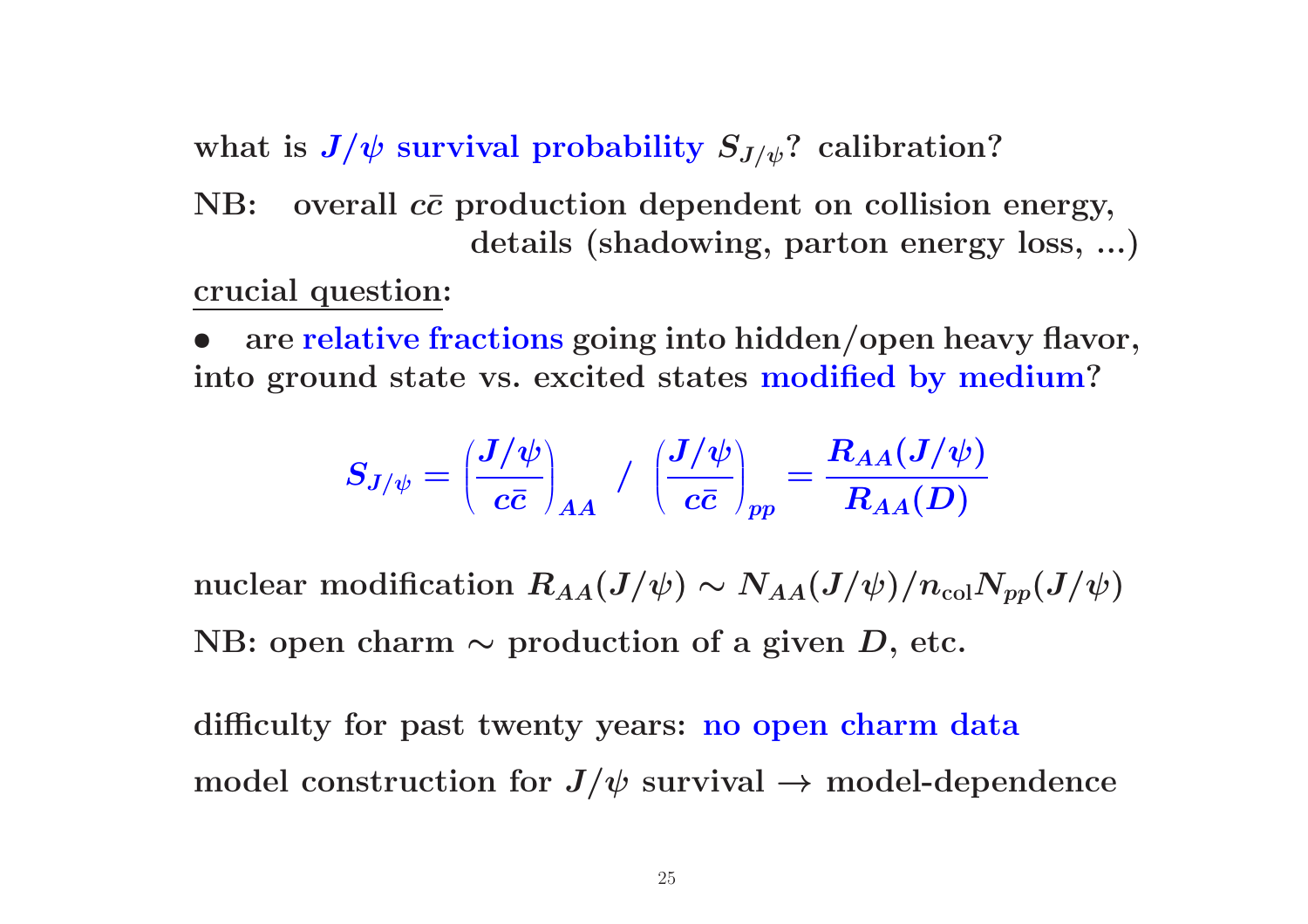